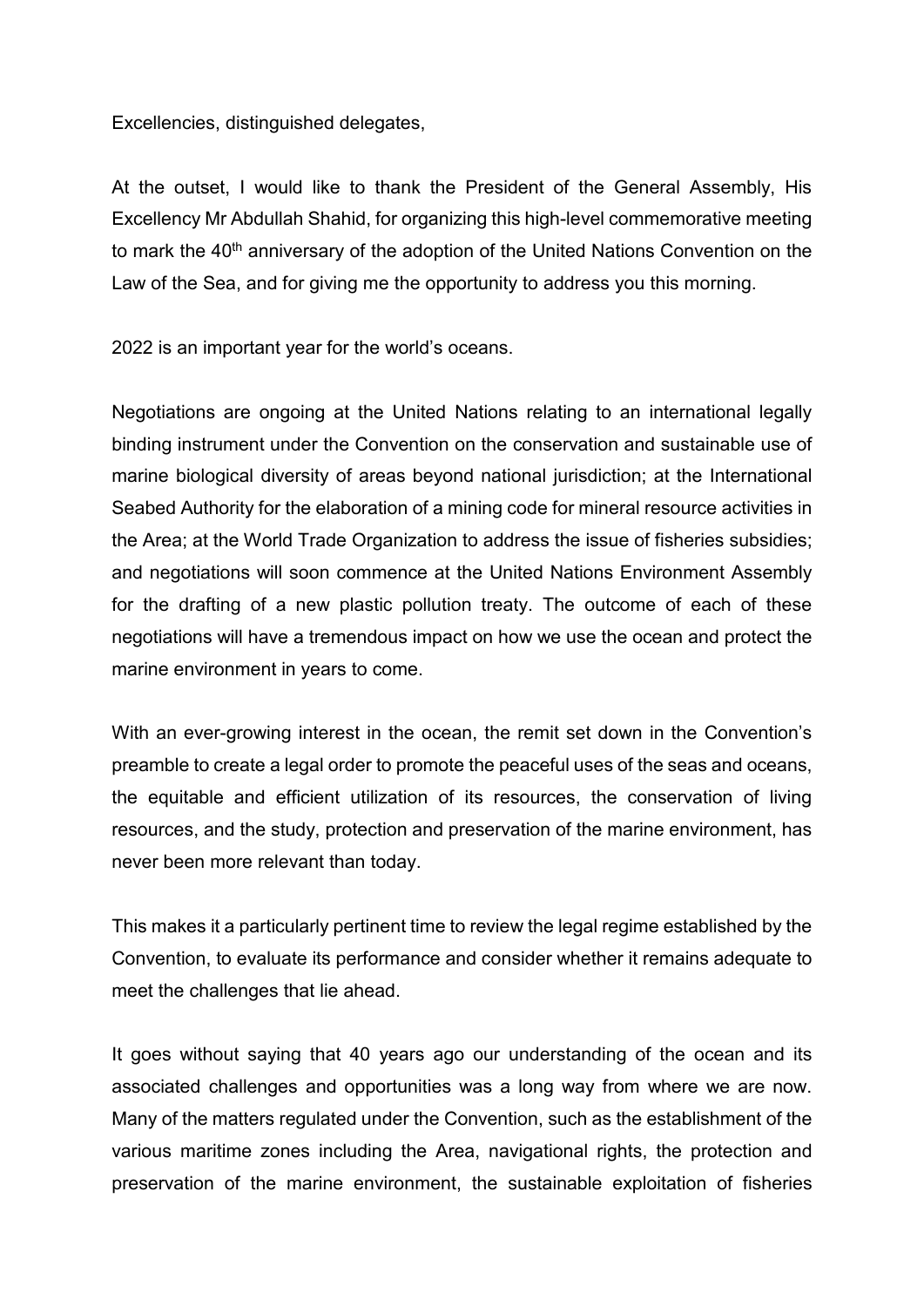resources, and marine scientific research, represented major innovations at the time of its conclusion and are now an established part of the legal regime of the oceans, thanks in no small part, to the work of the institutions created under the Convention. However, some of the most pressing issues in the law of the sea today were either unknown or unconsidered at the time of the negotiation of the Convention. Legal issues arising in relation to climate change, human rights at sea, plastic pollution, bioprospecting for marine genetic resources, ocean-based carbon dioxide removal, and maritime autonomous vessels raise the question of whether the legal regime established by the Convention remains adequate 40 years later.

Excellencies, distinguished delegates, I am of the view that the Convention would continue to be a valuable legal framework for the regulation of the ocean in future.

The Convention was designed as a flexible framework for the international governance of maritime activities. Since the entry into force of the Convention, the law of the sea has evolved in numerous ways, both as a result of the jurisprudence of courts and tribunals established under the Convention and through other more formal processes.

The adoption to date of two implementing agreements under the auspices of the Convention – the 1994 Agreement relating to the Implementation of Part XI of the Convention; and the 1995 Implementing agreement on Straddling Fish Stocks and Highly Migratory Fish Stocks, demonstrates how the Convention's standing as a framework convention has enabled both the further development and the elaboration of provisions relating to seabed mining and the conservation and optimum utilization of fisheries resources.

This flexibility is also evident in the "rules of reference" incorporated into the Convention, in particular into the Convention's provisions dealing with the protection and preservation of the marine environment. These references to "generally accepted international rules and standards" open the door for the Convention to be aligned with the latest standards adopted by international bodies such as the International Maritime Organization. Such references may also play a role in relation to agreements adopted within the context of climate change.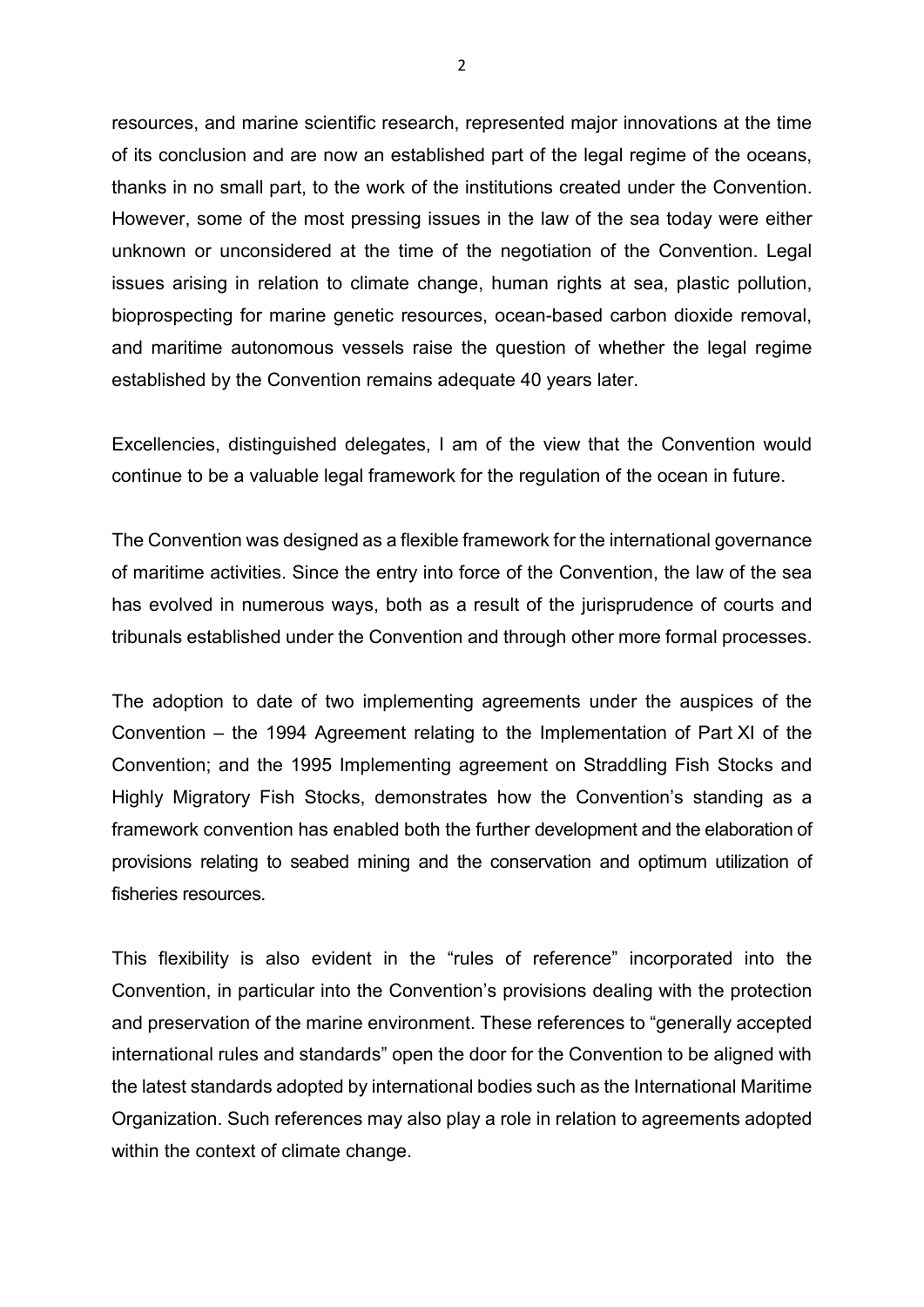In this sense, it is evident that the Convention is a living and not a static instrument. The capacity of the Convention to regulate new legal issues is also evident in the work of the judicial bodies provided for under Part XV of the Convention, and in particular, in the jurisprudence of the International Tribunal for the Law of the Sea.

The approach of the Tribunal towards the interpretation or application of the Convention has been both consistent and innovative. From its initial case law on the arrest and detention of vessels and crews, in which the Tribunal provided valuable clarification on the issue of the nationality of ships and developed the notion of "ship as a unit", the Tribunal has gone on to deal with important aspects of resource exploitation, whether fisheries, or the non-living resources of the Area, maritime delimitation and the protection and preservation of the marine environment.

The 2015 Advisory Opinion of the Tribunal, delivered in response to a request submitted by the Sub-Regional Fisheries Commission, relating to illegal, unregulated and unreported fishing, provides a pertinent example of how the framework of the Convention can be applied to current legal issues. The issue of flag State responsibility for IUU fishing activities is not directly addressed in the Convention and therefore needed to be examined in light of general and specific obligations of flag States under the Convention for the conservation and management of marine living resources. The Tribunal's Advisory Opinion established that a flag State is under a due diligence obligation to take all necessary measures to ensure compliance with the relevant laws and regulations and to prevent IUU fishing by vessels flying its flag, and that the flag State can be held liable if it fails to comply with its due diligence obligations concerning IUU fishing activities. By clarifying the legal obligations of flag States, the Tribunal has demonstrated the capacity of the Convention to regulate new uses of the oceans.

Looking forward, I therefore see enormous potential for the Convention to be applied to new challenges, or indeed for the Tribunal, in fulfilling its mandate concerning the interpretation or application of the provisions of the Convention, to address previously unconsidered legal questions. Allow me to briefly mention the pollution of the marine environment by greenhouse gas emissions as an example. The Convention does not contain any provisions specifically addressing the issue of climate change but it may be noted that article 192 of the Convention provides that "States have the obligation